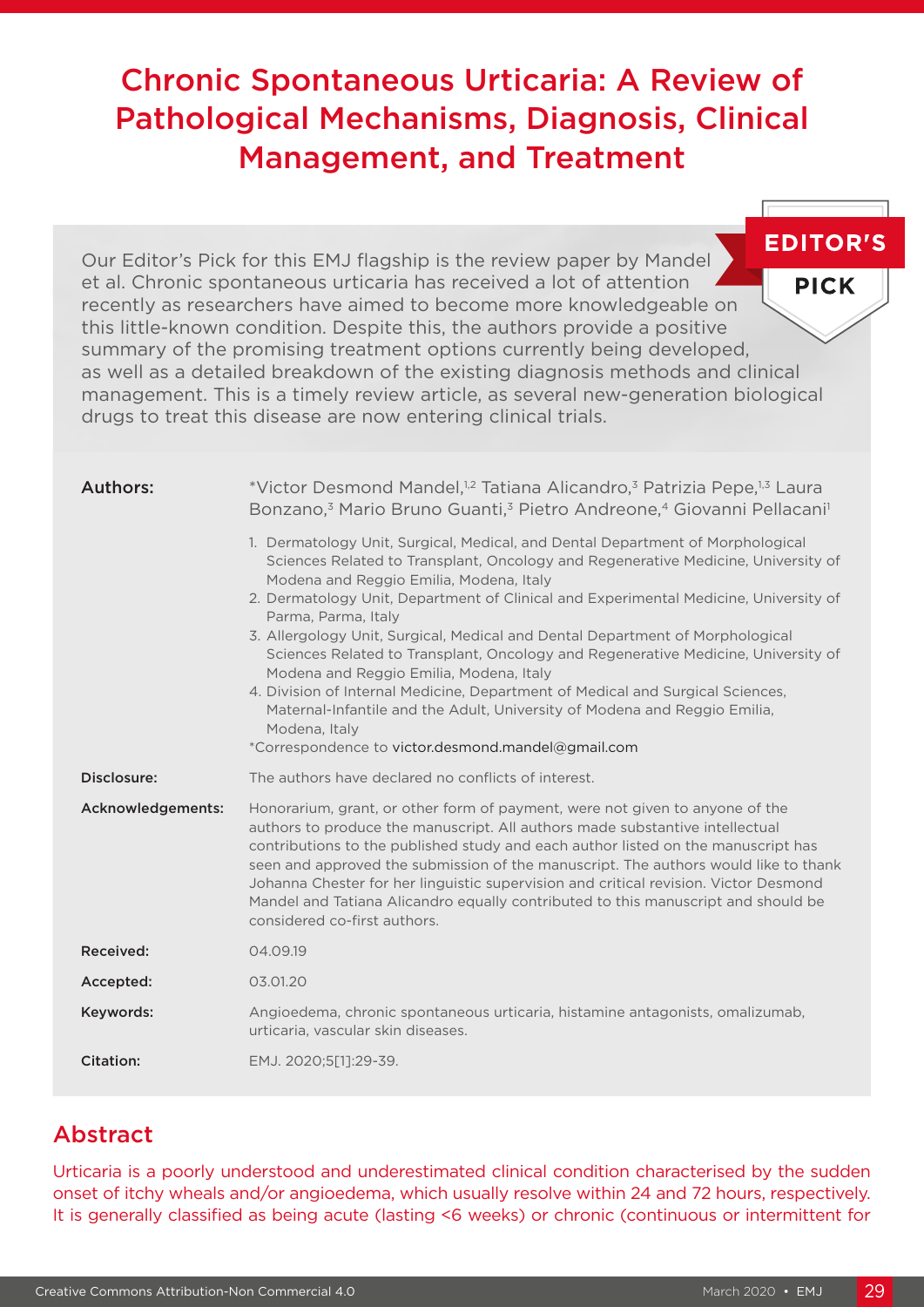≥6 weeks). Chronic urticaria can be further classified as chronic spontaneous urticaria (CSU) and chronic inducible urticaria, appearing in response to specific eliciting factors, such as heat, cold, or sun exposure, or following the application of pressure. Scientific advances have been made in the understanding of pathological mechanisms and treatment, especially associated with CSU. The exact pathological mechanism of how urticaria develops is still not yet fully understood, but the clinical implications on the patients' quality of life are severe and have been associated with mental disorders and metabolic diseases. The diagnosis of urticaria is based on medical history and clinical manifestations. The treatment pathway begins with the administration of second-generation, nonsedating, nonimpairing histamine 1 receptor antihistamines and, in case of nonresponse, with new-generation biological drugs. The current review presents an update of the pathological mechanisms, diagnosis, clinical management, and treatment of CSU. It also focusses on the future implications of new-generation drugs and their effects on the clinical practice.

### INTRODUCTION

Urticaria is a common mast cell-driven disease characterised by wheals and/or angioedema (Figure 1), defined as chronic when symptoms occur continuously or intermittently for ≥6 weeks and as spontaneous when specific eliciting stimuli, such as thermal agents, vibration, cholinergic factors, aquagenic, and delayed pressure, have been excluded as possible triggers.<sup>1</sup> When symptoms last <6 weeks, a diagnosis of acute urticaria can be made, and when the above mentioned triggers are identified, a diagnosis of chronic inducible urticaria is assigned.<sup>1</sup> Urticaria has a strong impact on patients' quality of life, and has been associated with anxiety, depression, somatoform disorders, metabolic syndrome, obesity, and sleep difficulties.2-4 Patients can also present associated clinical symptoms, such as joint pain, headache and fatigue, flushing, breathlessness, gastrointestinal symptoms, and palpitations.5 The prevalence of acute urticaria is assessed to be 2-fold higher than chronic urticaria.<sup>1</sup> Approximately 50% of cases of acute urticaria are idiopathic (i.e., a specific trigger is not identified) and this condition, which is referred to as acute spontaneous urticaria, can progress to chronic spontaneous urticaria (CSU) in up to  $36\%$  of patients.<sup>6,7</sup> Chronic urticaria is considered more common in adults, with a peak age of onset between 20 and 40 years, and women are affected twice as often as men.<sup>6,8</sup> Two recent studies, however, suggested that the prevalence of chronic urticaria and CSU in the paediatric population is similar to that of the adult population.9,10 Urticaria cases in children and in adolescents might be treated by parents using over-the-counter medications and can possibly explain this underestimation in different studies.<sup>9</sup>

The average duration of chronic urticaria is 3–5 years<sup>11</sup> and its prevalence has been estimated to be 0.5-5.0%,<sup>12</sup> while CSU affects approximately 0.5-1.0% of the global population.<sup>13</sup>

Scientific advances have been made in the understanding of pathological mechanisms and treatment, especially associated with CSU. The current review presents an update of the pathological mechanisms, diagnosis, clinical management, and treatment of CSU. It also focusses on the future implications of new-generation drugs and their effects on the clinical practice.

#### PATHOLOGIC MECHANISMS

The pathogenesis of CSU is complex and many different factors have been proposed as possible triggers including infections, food and drugs allergies, and genetic factors such as human leukocyte antigen Class II alleles associated with autoimmunity and the coagulation cascade. However, these proposed triggers have not been proven to be the causal immunologic mechanism, which today still remains unknown.<sup>1</sup> Nevertheless, a strong association is found between CSU and major autoimmune diseases, including autoimmune thyroid diseases, rheumatoid arthritis, Sjögren syndrome, coeliac disease, Type I diabetes mellitus, and systemic lupus erythematosus, $14$  and there is evidence pointing towards a potential autoimmune aetiology in ≤50% of patients with CSU.15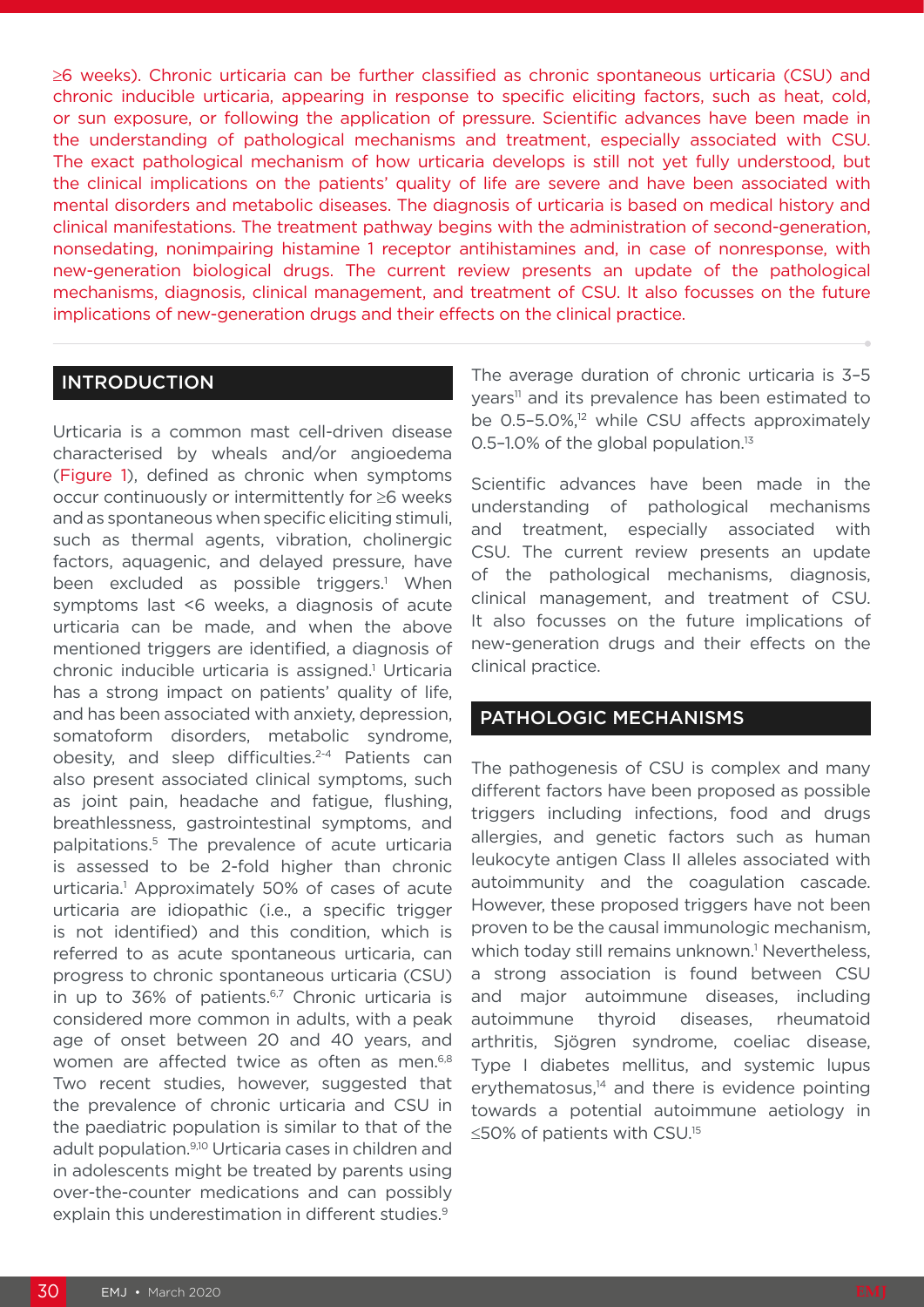

Figure 1: (A-B) Urticaria is characterised by an outbreak of swollen, pale red bumps or plaques on the skin (wheals). (C-F) Urticaria can also manifest as deep swelling around the eyes, lips, and face (angioedema) that appears suddenly.

At histological evaluation, wheals and angioedema present features common to inflammation including the vasodilatation of postcapillary venules, oedema, and a cellular infiltrate characterised by mast cell degranulation and migration of CD4+ T lymphocytes, monocytes, neutrophils, eosinophils, and basophils.16 The oedema develops in the upper- and mid-dermis in the form of wheals, while angioedema involves the subcutaneous or submucosal tissue.<sup>1</sup> Cutaneous mast cells play a key role in CSU because their degranulation leads to the relapse of histamine; different proinflammatory cytokines, such as IL-1, IL-4, IL-5, IL-6, IL-8, and TNF-α; plateletactivation factor; vascular endothelial growth factor; matrix metalloproteinase-9; neuropeptides; and other vasoactive substances.<sup>5</sup> This is a standard inflammatory mechanism common to many inflammatory diseases.<sup>1</sup>

Specifically associated with CSU, some authors have demonstrated that upregulation of adhesion molecules for eosinophil cells, in particular P-selectin, alters cytokine expression and microvascular changes in nonlesional skin, and additionally alters the detection of blood basophils in lesional skin exhibiting suppressed IgE receptors, responsible for the release of histamine and upregulation of its release by IL-3.17-19

The recruitment of basophils into wheals results in blood basopenia.<sup>20</sup> Following successful treatment, CSU remission has been associated with an increase in blood basophil numbers and IgE receptor-triggered histamine response.20-22 The IgE receptor-triggered histamine response is also observed during anti-IgE treatment.<sup>1</sup>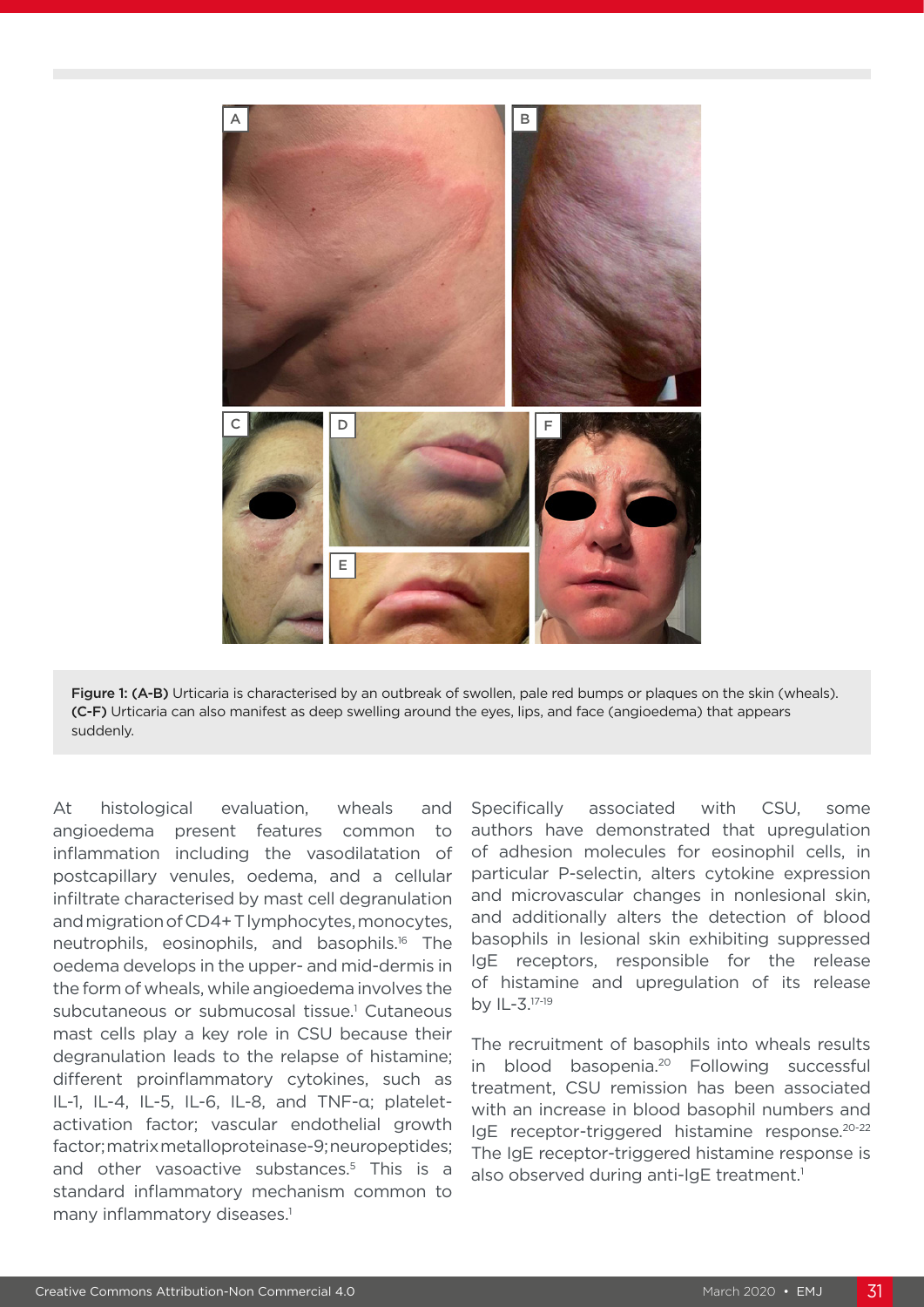It has also been suggested that autoimmunity could be relevant for mast cell activation, specifically for some types of immunological mechanisms.23 Hypersensitivity reactions have been classified into four types (I–IV) according to immunological mechanisms (Gell and Coombs classification of hypersensitivity reactions).24 Type I hypersensitivity is due to the presence of an allergen that binds IgE, present on mast cell and basophil surfaces. This link induces the degranulation of the mast cells and basophils, and the release of mediators. Type II is mediated by antibodies, typically IgG or IgM, which link either IgE and/or high affinity IgE receptor (FcεRI) on mast cells and basophils or low-affinity IgE receptor (FcεRII) on eosinophils leading to vasoactive mediator release.<sup>23</sup>

The coagulation cascade has also been hypothesised as a possible CSU immunologic mechanism.25 In fact, it has been observed that some CSU subjects have high levels of D-dimer, secondary to activation of the coagulation cascade by the activated eosinophils hyperexpressing tissue factor and other activated coagulation factors that amplify the release of histamine from mast cells and basophils.<sup>26</sup> Another possible immunological mechanism recently studied is the endocrine abnormalities of fatty tissue in overweight CSU patients. The fatty tissue may lead to the production of several adipokines that directly target human mast cells and also play a role in endothelial inflammation leading to the production of atherosclerotic plaque.27 Chronic inflammatory skin diseases are known to be a risk factor for metabolic syndromes, and patients with metabolic syndromes and CSU exhibit high levels of prothrombin fragment 1+2, D-dimer, and inflammatory markers such as IL-6, IL-1, TNF-α, and C-reactive protein.28

## DIAGNOSIS AND CLINICAL MANAGEMENT

According to the European Academy of Allergology and Clinical Immunology (EAACI), the European Union (EU)-founded network of excellence, the Global Allergy and Asthma European Network (GA²LEN), the European Dermatology Forum (EDF), and the World Allergy Organization (WAO) guideline, diagnostic work-up starts from medical history and physical

examination of the patient.<sup>1</sup> It is important to know the time of onset, timing, frequency, symptom duration, the features of the disease (i.e., wheals only, or wheals and angioedema), characteristics of the lesions (shape, size, site, distribution, and pattern of recurrence), other associated symptoms, familial disease history, and response to previous therapies used.<sup>1,12</sup>

The identification of known potential causes and/or possible triggers (e.g., food, medications, physical stimuli, infections, insect stings, and stressful occurrences) of urticaria is essential. Current drug assumption, especially nonsteroidal anti-inflammatory drugs and angiotensinconverting enzyme inhibitors, should also be established, because these drugs have been associated with the aggravation of pre-existing CSU.1 Food avoidance with elimination diets is not helpful for CSU, while alcohol should be sidestepped because it can significantly exacerbate this condition.<sup>12</sup>

The EAACI/GA²LEN/EDF/WAO guideline recommended laboratory tests such as differential blood count, erythrocyte sedimentation rate, and C-reactive protein.<sup>1</sup> Furthermore, concomitant autoimmune disorders, thyroid dysfunction, and acute or chronic bacterial (e.g., *Helicobacter pylori*), viral (e.g., hepatitis virus), parasitic (e.g., *Anisakis simplex*), or fungal infections need to be investigated.<sup>1</sup> Screening for neoplastic diseases is not recommended but, if there are atypical features, assessment of serum tryptase, complement levels, and serum protein electrophoresis should be considered and a skin biopsy can be performed.<sup>1,12</sup>

Recent studies have highlighted that CSU may in some cases be associated with elevated BMI, obesity, diabetes, hyperlipidaemia (high levels of serum total cholesterol, triglycerides, low density lipoprotein, and decreased high density lipoprotein), arterial hypertension, metabolic syndrome, and gout.<sup>28,29</sup>

Differential diagnoses from other conditions in which wheals and angioedema can occur, such as exercise-induced anaphylaxis, autoinflammatory syndromes, urticaria pigmentosa, urticarial vasculitis, or hereditary angioedema, are made clinically.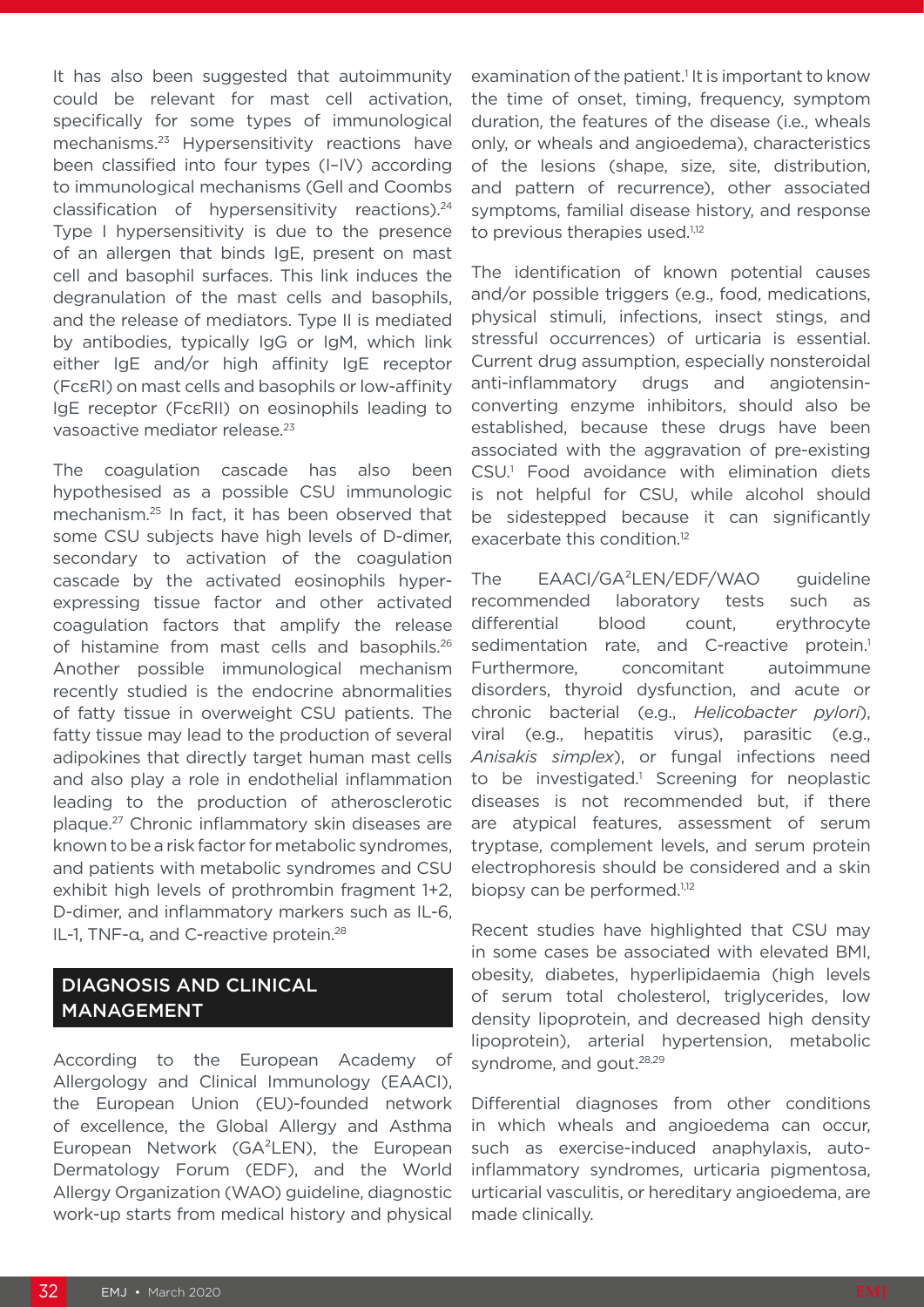Several biomarkers have been investigated in association with CSU activity. Currently, the autologous serum skin test (ASST) and the basophil activation test (BAT) are the most commonly available auto-antibodies screening tests.1 ASST is a relatively simple *in vivo* nonspecific screening test in which the autologous serum is injected back into the patients' skin intradermally to evaluate serum auto-reactivity, mostly due to any type of endogenous proinflammatory or wheal-inducing factors.30 A positive ASST has been associated with prolonged disease, which is poorly responsive to routine therapy, and related to a delayed response to omalizumab.31 BAT is an *in vitro* test that assesses the histamine upregulation or release of activation markers of donor basophils following stimulation from CSU patients' serum;<sup>32</sup> therefore, it helps to co-assess disease activity in CSU patients and a negative BAT is correlated with a better response to omalizumab.<sup>33</sup> Indirect BAT is a safe and reliable diagnostic tool which is also helpful in monitoring treatment, however it is usually not routinely available in daily clinical practice. $32,34-36$  Another test proposed by Asero et al.<sup>37</sup> is the autologous plasma skin test (APST). Although the APST cannot be considered a screening test for histamine-releasing autoantibodies, it has recently been shown to a have a greater positive predictive value than ASST and has been correlated with antinuclear antibody positivity and angioedema.<sup>38</sup>

Moreover, D-dimer is related to disease activity in CSU patients due to the activation of the coagulation cascade and it seems to be the most promising biomarker.25,26 This observation was confirmed by Kolkhir et al.,<sup>39</sup> who suggested that the evaluation of not only D-dimer but also fibrinogen, C-reactive protein, and erythrocyte sedimentation rate should be considered before starting treatment, because high levels of these markers may predict an unsatisfactory therapeutic response.

However, none of these biomarkers are currently implemented routinely in clinical practice. The still low level of evidence to support the available biomarkers is probably due to the wide variability and heterogeneity in the data collected from the published studies, which often show differences in methodology, design, selection of patient populations, and/or data analysis.

CSU patient management begins with the compilation of patient-reported scoring.40 The most frequently utilised scoring system is the 7-day Urticaria Activity Score (UAS7).<sup>1,40</sup> The UAS7 is based on the patient self-assessment of key urticaria signs and symptoms (wheals:  $0 =$ none;  $1 = \text{mild }$  [<20 wheals/24 h];  $2 = \text{moderate}$ [20-50 wheals/24 h];  $3 =$  intense [>50 wheals/24 h or large confluent areas of wheals] and pruritus: 0 = none; 1 = mild [present but not troublesome]; 2 = moderate [troublesome but does not interfere with sleep]; 3 = severe [sufficiently troublesome to interfere with normal daily activity or sleep]) once a day for 1 week.

The UAS7 is the sum of the recorded scores over the period of 7 consecutive days, so disease activity and eventually response to treatment can be determined. The sum of score is 0–6 for each day with a maximum of 42 if summarised for a week. Additionally, for patients with recurrent angioedema, the EAACI/GA²LEN/ EDF/WAO guideline also suggested the use of the Angioedema Activity Score (AAS).<sup>1</sup> The AAS consists of five items regarding the characteristics of angioedema to have occurred in previous 24 hours.41 A score between 0 and 3 is assigned to every answer field. The question scores are added up to produce a daily score. Daily AAS can be summed to give 7-day scores, 4-week scores, and 12-week scores.<sup>41</sup> The minimum and maximum possible AAS scores are 0–15 (daily), 0–105, 0–420, and 0–1,260, respectively.

To evaluate the impact of urticaria on patients, the Urticaria Control Test that assesses patient's disease status (the cut-off value for a well-controlled disease is 12 of 16 possible points), and specific disease quality of life questionnaires (the Chronic Urticaria-Quality of Life Questionnaire [CU-Q2oL] and Angioedema-Quality of Life Questionnaire [AE-QoL]) can also be used.<sup>1,40</sup>

### TREATMENT

The aim of pharmacological treatment is to obtain complete symptom relief. EAACI/ GA²LEN/EDF/WAO guideline suggests regular administration of second-generation, nonsedating, nonimpairing H1-receptor antihistamines as first-line symptomatic treatment for urticaria because of their good safety profile.<sup>1</sup> Compared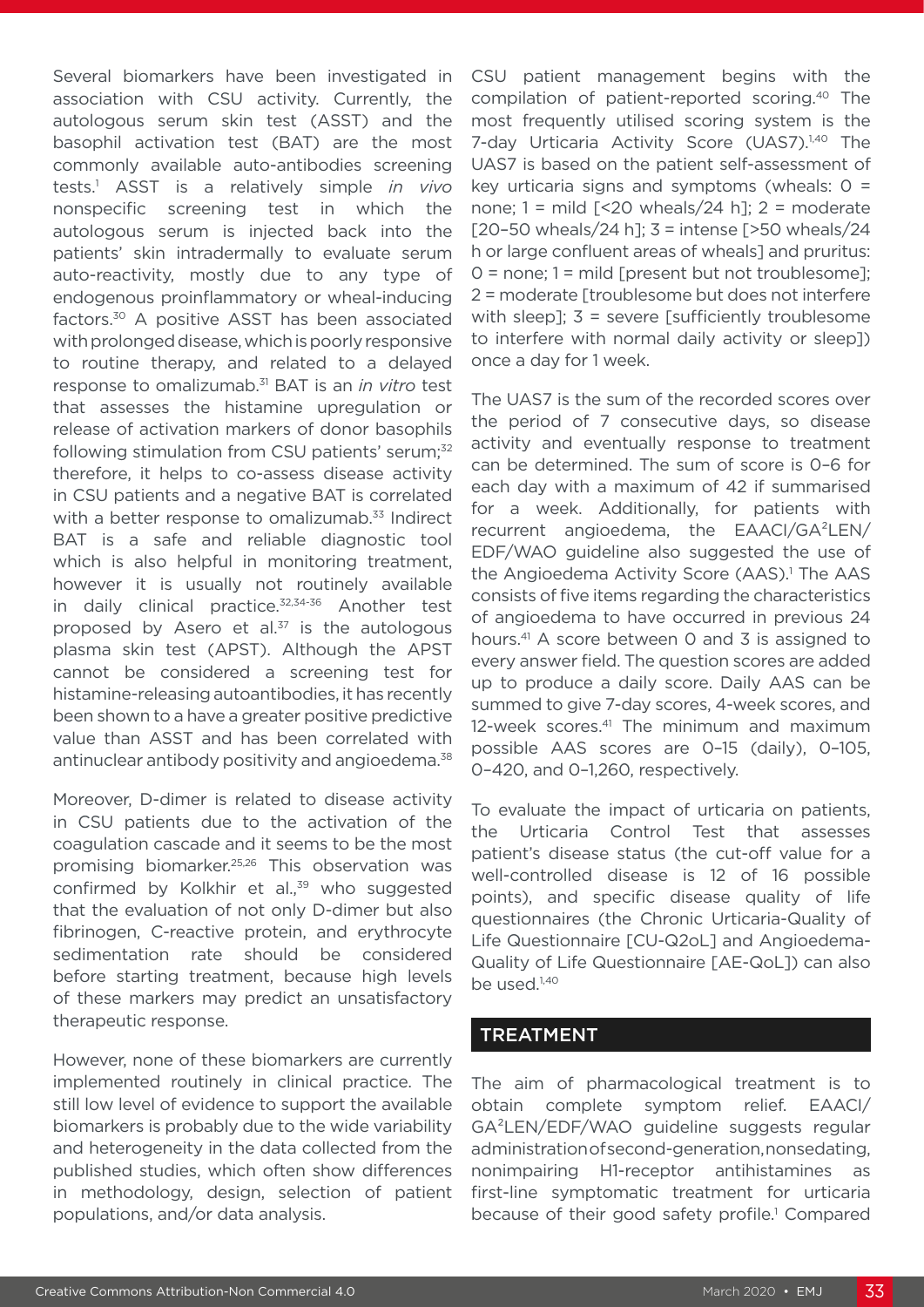to the first-generation antihistamines, these antihistamines have greater receptor specificity, lower penetration of the blood–brain barrier, and are less likely to cause drowsiness or psychomotor impairment.10,42 First-generation antihistamines should therefore be avoided due to their sedating, impairing, and anticholinergic side effects, while H2-receptor blockers are not felt to be of benefit in the treatment of urticaria.<sup>43</sup>

In nonresponders (adult or paediatric patients), the second-line treatment is the up-dosing of the second-generation H1-receptor antihistamines by as much as 4-fold. The leukotriene receptor antagonists, in particular montelukast, can be used as an add-on to second-line treatment in H1-antihistamine refractory CSU, but their administration is not recommended by the EAACI/GA²LEN/EDF/WAO guideline.1

For patients (aged 12 years and older) with CSU who have not responded to four-times the standard dose of second-generation H1-receptor antihistamines, omalizumab, a humanised monoclonal anti-IgE antibody, as add-on therapy is now considered the third-line treatment. Omalizumab was the first biologic agent approved by the U.S. Food and Drug Administration (FDA) for CSU. This drug has been widely proven to be very effective and well-tolerated in patients with antihistamine-refractory CSU.<sup>1</sup> Omalizumab binds to free IgE at the fragment crystallisable region (Fc region) preventing interaction with FcεRI receptor on mast cells and basophils. However, the exact mechanisms for the therapeutic effects of this drug for CSU remain unclear. Both 150 and 300 mg of omalizumab injected subcutaneously every 4 weeks have been shown to be effective for refractory CSU (the licensed dosage in Europe is 300 mg, while in the USA this is either 150 or 300 mg).40 Dosage is currently recommended independently of total serum IgE count or patient body weight. Instead, only the dosage of 300 mg every 4 weeks has been proven to be effective in case of angioedema.44

Alternative dosages (off-label) of omalizumab have been used successfully in refractory CSU and reported in small case series: low doses of omalizumab (150 mg every 4 weeks) for long-term management of patients following initial therapy, and high dosages (450 or 600 mg every 4 weeks) for partial or nonresponders.40 Omalizumab nonresponders are considered those with no symptom control after four doses of omalizumab 300 mg every 4 weeks, because the response rate is similar to placebo after this 16-week period.45 To date, strategies or duration of omalizumab therapy, once disease control is optimised, has not found a universal agreement.

For all patients with wheals and angioedema, corticosteroid administration, in particular prednisone (dosage 0.3–0.5 mg/kg/day), over restricted periods of time (typically ≤10 days) can be prescribed as add-on treatment.

Finally, the fourth-line treatment (if there is no response to omalizumab within 6 months, or if the condition is intolerable) is cyclosporine A (CsA). CsA inhibits the production of IL-2, IL-3, IL-4, and TNF-α in lymphocytes and inhibits the IgEmediated release of histamine from mast cells. High doses of CsA and long duration treatment are associated with adverse events such as abdominal pain, nausea, vomiting, paresthesia, headache, hirsutism, elevated serum creatinine, and hypertension; however, these effects resolve after reducing dose.<sup>46</sup> Nevertheless, CsA should be avoided in patients with chronic kidney disease or poorly controlled hypertension. CsA at the dose of 3–5 mg/kg/day has been shown in small, double-blind, randomised controlled trials to be effective in patients with CSU who do not adequately respond to antihistamines.<sup>47,48</sup> During CsA treatment, given the significant side effects, the blood pressure, renal function, and serum cyclosporine levels should be monitored regularly. Simplified stepwise algorithm for the treatment of CSU adapted from the EAACI/GA²LEN/EDF/ WAO guideline is summarised in Figure 2.

## OTHER THERAPEUTIC OPTIONS (TABLE 1)

Phototherapy reduces the number of cutaneous mast cells in the superficial dermis and it has been used for the treatment of antihistamine-refractory corticosteroid-dependent CSU in combination with antihistamines for periods between 1 and 3 months, but published data are still limited.49,50 Recently, 50 patients with steroid-dependent CSU were randomised to receive either narrowband ultraviolet B (NB-UVB) or psoralen plus ultraviolet A phototherapy in addition to licensed doses of antihistamines for 90 days.<sup>51</sup> The reduction in symptoms was maintained in both groups during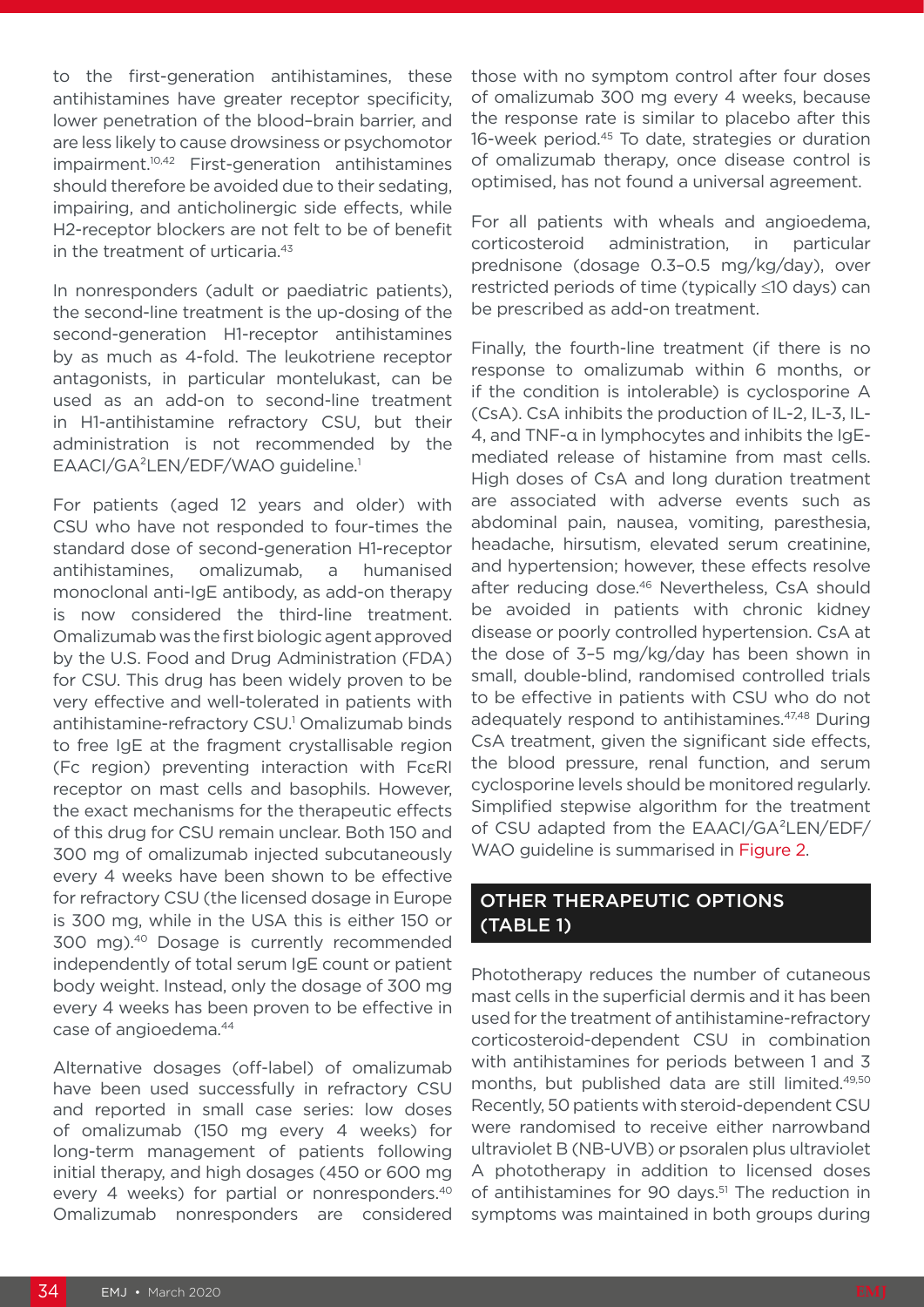a 90-day post-treatment observation period, but NB-UVB phototherapy was found to be statistically better than psoralen plus ultraviolet A at different time points. Bishnoi et al.<sup>51</sup> proposed the combination of antihistamines with NB-UVB prior to third-line treatment with omalizumab.

Intravenous Ig (IVIg) has been used successfully for the treatment of antihistaminerefractory CSU due to its immunoregulatory effects. Its mechanisms for the immune modulation and anti-inflammatory actions include Fc receptor blockade (IVIg blocks FcεRI activity on mast cells, which prevents IgE binding and degranulation), inhibition of complement deposition, enhancement of regulatory T cells, inhibition or neutralisation of cytokines and growth factors, accelerated clearance of autoantibodies, modulation of adhesion molecules and cell receptors, and activation of regulatory macrophages through the FcγRIIb

receptor.52 However, due to the high cost, prolonged infusion times, and limited data on efficacy, the clinical use of IVIg is somewhat limited and alternative biologic agents should be considered.

CSU patients have been proven to have an upregulated TNF-α in the lesional and nonlesional skin.53 TNF-α inhibitors (etanercept, infliximab, and adalimumab) have been reported to be effective in the treatment of CSU and may be a therapeutic option to those who have failed other alternative therapies.53,54 However, no head-to-head studies have been performed to date and these drugs may be limited by their increased risk for infections, including tuberculosis and fungal infections, along with an increased risk for lymphomas and other malignancies.



Figure 2: Simplified stepwise algorithm for the treatment of urticaria adapted from the EAACI/GA<sup>2</sup>LEN/EDF/WAO guideline 2018.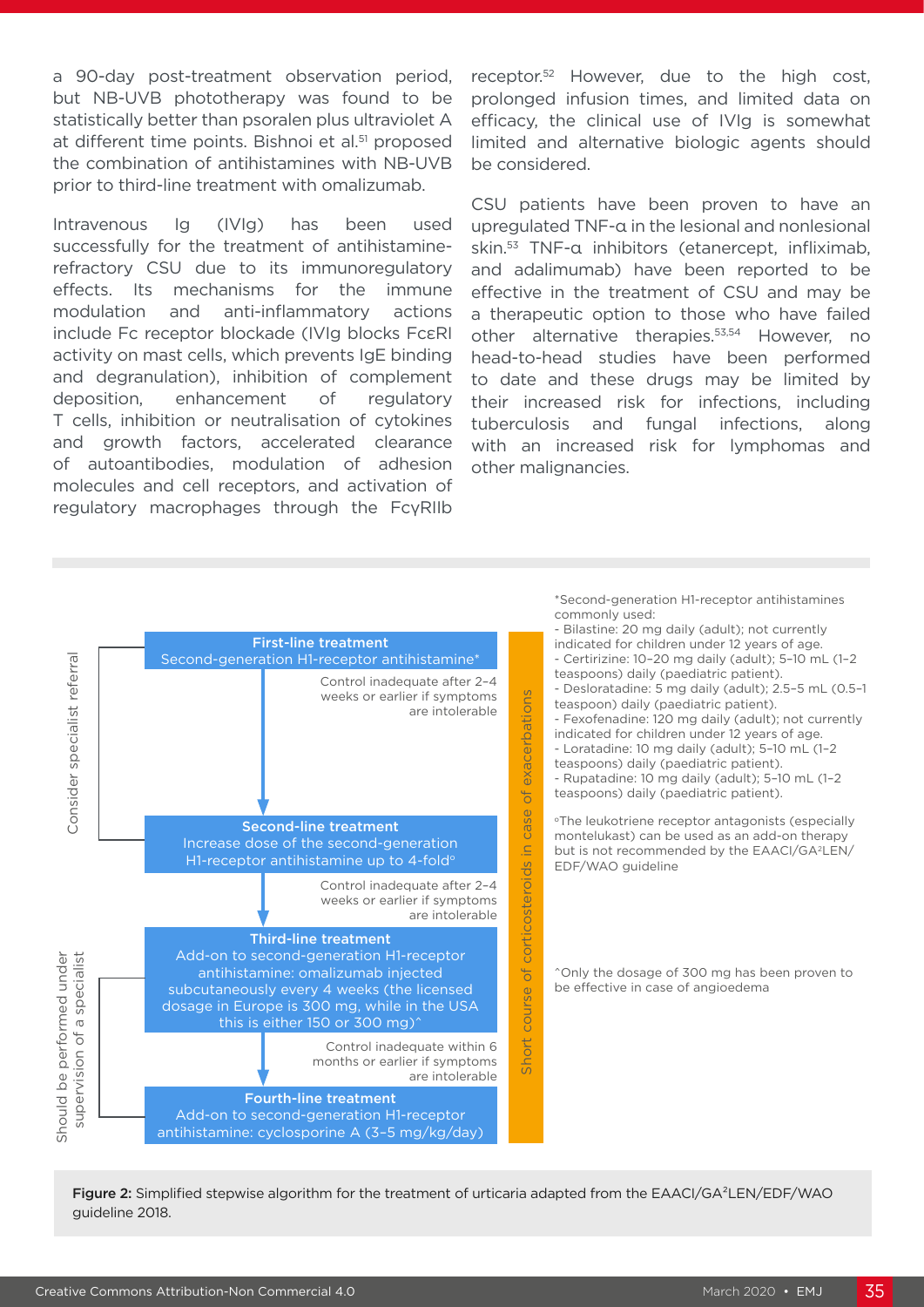#### Table 1: Other therapeutic options in chronic spontaneous urticaria.

| <b>Treatment</b>                        | Mechanism of action in chronic<br>spontaneous urticaria                                                                                                                                                     | Dosing/frequency in chronic<br>spontaneous urticaria                                                                                                                                 |
|-----------------------------------------|-------------------------------------------------------------------------------------------------------------------------------------------------------------------------------------------------------------|--------------------------------------------------------------------------------------------------------------------------------------------------------------------------------------|
| Phototherapy                            | Reduces the number of cutaneous<br>mast cells in the superficial dermis                                                                                                                                     | Narrowband ultraviolet B three times<br>weekly in addition to licensed doses<br>of antihistamines for 3 months                                                                       |
| Intravenous Iq                          | Blocks FcsRI activity on mast cells,<br>which prevents IgE binding and<br>degranulation and may decrease<br>B-cell autoantibody production                                                                  | 0.4 mg/kg/day intravenous infusion<br>for 5 days every 4-6 weeks but lower<br>doses (0.15 mg/kg/day) have also<br>been explored with good results                                    |
| TNF-a inhibitors                        | Block upregulation of TNF-a<br>production in the lesional and<br>nonlesional skin                                                                                                                           | Etanercept 50 mg injection<br>subcutaneous once weekly, infliximab<br>5 mg/kg intravenous infusion every<br>8 weeks, and adalimumab 40 mg<br>injection subcutaneous every<br>2 weeks |
| Rituximab                               | B-cell depletion via complement and<br>antibody-dependent cytotoxicity<br>results in decreased circulating<br>autoantibody levels                                                                           | Rituximab 375 mg/m2 intravenous<br>infusion once weekly for 4 weeks                                                                                                                  |
| Ligelizumab                             | Similar in function to omalizumab,<br>but produces a greater and longer<br>suppression of free IgE and IgE on<br>the surface of basophils                                                                   | Ligelizumab 72 mg or 240 mg<br>injection subcutaneous every 4<br>weeks                                                                                                               |
| Bruton tyrosine kinase inhibitor        | Unknown                                                                                                                                                                                                     | GDC-0853 oral administration twice<br>daily for a total of 56 days                                                                                                                   |
| Spleen tyrosine kinase inhibitor        | Blocks upregulation of transcription<br>factors responsible for the<br>synthesis and degranulation of<br>proinflammatory mediators                                                                          | GSK2646264 topical application for<br>28 days                                                                                                                                        |
| IL-1 inhibitors                         | Inhibition of IL-18 may modify the<br>clinical course of urticarial lesions                                                                                                                                 | Canakinumab 150 mg injection<br>subcutaneous every 8 weeks,<br>Anakinra 100 mg injection<br>subcutaneous once a day                                                                  |
| Prostaglandin D2 receptor<br>antagonist | Inhibition of chemoattractant<br>receptor homologous molecule<br>expressed on Th2 cells could reduce<br>the frequency and severity of<br>urticarial lesions because of its anti-<br>inflammatory properties | AZD1981 40 mg oral administration<br>three times daily for a total of 7 days                                                                                                         |

Rituximab, a mouse-human chimeric anti-CD20 monoclonal antibody, induces B-cell depletion by targeting the CD20 antigen on the B lymphocytes. This mechanism results in inhibition of autoantibody production and some promising results have been demonstrated in patients with CSU;<sup>55</sup> however, given the lack of randomised, double-blind, placebo-controlled trials, rituximab is not licensed for the treatment of antihistamine-refractory CSU.

Future therapeutic options currently under investigation include new-generation biological drugs. Ligelizumab, a humanised IgG1κ monoclonal antibody targeting the third heavy

chain constant region domain of IgE, is similar in function to omalizumab, but has been proven to bind free IgE with greater affinity.<sup>56</sup> A Phase  $IIB$  dose-finding trial<sup>57</sup> evaluated the efficacy and safety of this drug compared with placebo and omalizumab, showing complete control of symptoms in a higher percentage of patients with ligelizumab therapy of 72 mg or 240 mg.<sup>58</sup> Currently, an extension study $59$  is investigating the long-term safety of this drug in CSU patients who completed the trial, remained in the followup period for at least 32 weeks, and had an active disease (UAS7≥12).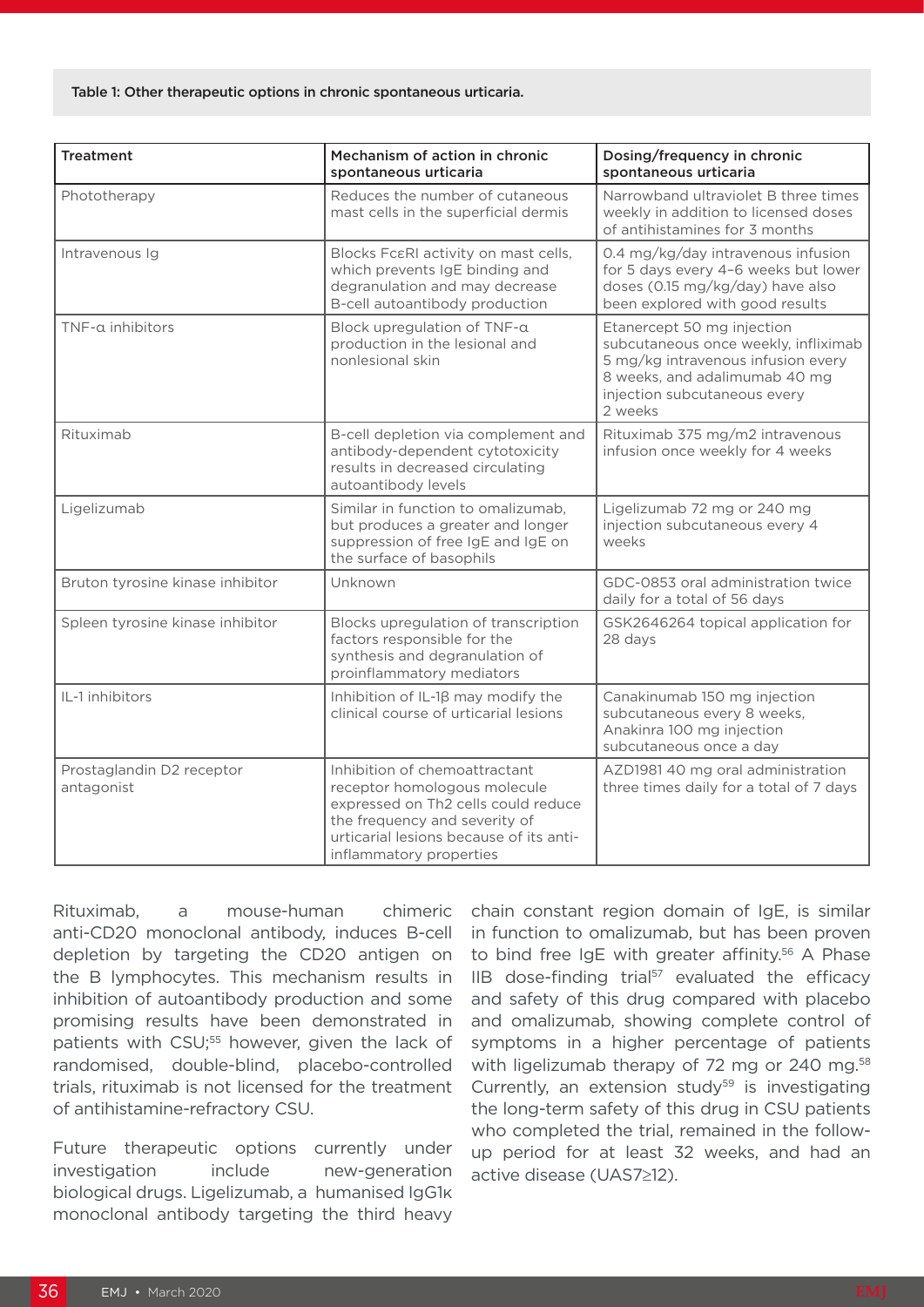Another humanised IgG1 monoclonal antibody is quilizumab, which targets the M1 prime segment of membrane-expressed IgE resulting in diminished IgE-switched B cells and plasmablasts. The effects appeared to last up to 6 months after completion of therapy,<sup>60</sup> however, further development of this drug has been discontinued.

Other agents are currently under experimentation in clinical trials. Bruton tyrosine kinase is a nonreceptor tyrosine kinase that transmits signals crucial for B-cell development and its genetic deletion causes B-cell immunodeficiency.61 Although the role of B cells in urticaria is not well understood, it is believed that bruton tyrosine kinase inhibitors could potentially play a role in refractory CSU management. GDC-0853, a bruton tyrosine kinase inhibitor, is currently under investigation in a Phase IIA multicentre, randomised, double-blind, placebo-controlled pilot study $62$  that is evaluating the efficacy, safety, and pharmacodynamics of this drug compared with placebo in individuals with anthistaminerefractory CSU.

Spleen tyrosine kinase upregulates transcription factors that are responsible for the synthesis and degranulation of proinflammatory mediators and its expression increases in certain subsets of patients affected by CSU.63-65 GSK2646264, a topical spleen tyrosine kinase inhibitor, is currently being tested in a randomised, doubleblind, single and repeat ascending trial in order to determine its efficacy in patients with CSU and cold urticaria.<sup>66</sup>

Inhibition of IL-1β may modify the clinical course of urticarial lesions in patients affected by CSU and various studies are underway in order to elucidate the role of IL-1 inhibitors in CSU.67 Canakinumab, a fully human anti-IL-1β antibody, is currently under investigation in a Phase II randomised, double-blind, placebo-controlled, single-centre study evaluating the use of this drug compared with placebo in CSU patients.<sup>68</sup> Finally, inhibition of chemoattractant receptorhomologous molecule expressed on T<sub>1</sub>2 cells could reduce the frequency and severity of urticarial lesions because of its anti-inflammatory properties. CSU patient eosinophils overexpress this prostaglandin D2 receptor.<sup>69</sup> A Phase IIA, randomised, placebo-controlled, double-blind study is evaluating the efficacy of AZD1981, a prostaglandin D2 receptor antagonist, as a potential therapeutic option in CSU.70

Further investigations are needed for identifying strategies for the prevention and symptomatic treatment of CSU, identification of the best therapy, and development of new drugs. Moreover, the exploration of novel therapeutic targets can help to better understand the aetiopathogenesis of the disease.

#### CONCLUSIONS

There is currently a low level of evidence on the exact pathological mechanism in CSU, and as a result clinical and diagnostic indications have not recently changed. New-generation treatment options should be available in the near future and seem promising. Future studies should investigate personalised treatment, with recommended dosages considering disease severity and treatment responsiveness.

#### References

- 1. Zuberier T et al. The EAACI/ GA²LEN/EDF/WAO guideline for the definition, classification, diagnosis and management of urticaria. Allergy. 2018;73(7):1393-414.
- 2. Pasaoglu G et al. Psychological status of patients with chronic urticaria. J Dermatol. 2006;33(11):765-71.
- 3. Engine B et al. The levels of depression, anxiety and quality of life in patients with chronic idiopathic urticaria. J Eur Acad Dermatol Venereol. 2008;22(1):36-40.
- 4. Staubach P et al. High prevalence of mental disorders and emotional distress in patients with chronic spontaneous urticaria. Acta Derm Venereol. 2011;91(5):557-61.
- 5. Radonjic-Hoesli S et al. Urticaria and angioedema: an update on classification and pathogenesis. Clin Rev Allergy Immunol. 2018;54(1):88- 101.
- 6. Powell RJ et al. BSACI guideline for the management of chronic urticaria and angioedema. Clin Exp Allergy.

2015;45(3):547-65.

- 7. Magen E et al. The clinical and laboratory characteristics of acute spontaneous urticaria and its progression to chronic spontaneous urticaria. Allergy Asthma Proc. 2016;37(5):394-9.
- 8. Bernstein JA et al. The diagnosis and management of acute and chronic urticaria: 2014 update. J Allergy Clin Immunol. 2014;133(5):1270-7.
- 9. Balp MM et al. Prevalence and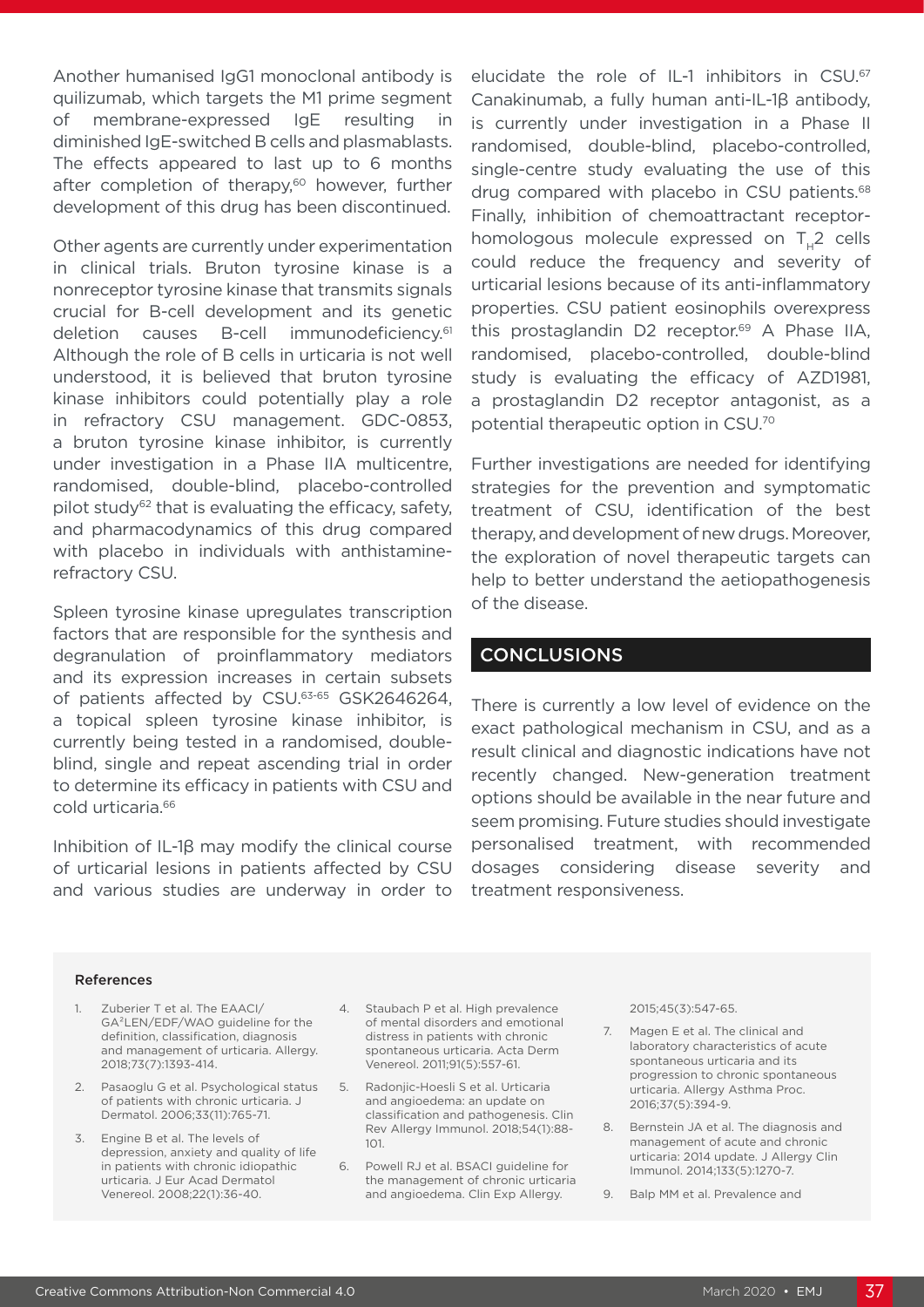clinical characteristics of chronic spontaneous urticaria in pediatric patients. Pediatr Allergy Immunol. 2018;29(6):630-6.

- 10. Kim BR et al. Epidemiology and comorbidities of patients with chronic urticaria in Korea: a nationwide population-based study. J Dermatol. 2018;45(1):10-6.
- Maurer M et al. Unmet clinical needs in chronic spontaneous urticaria. A GA²LEN task force report. Allergy Eur J Allergy Clin Immunol. 2011;66(3):317-30.
- 12. Kanani A et al. Urticaria and angioedema. Allergy Asthma Clin Immunol. 2018;14(Suppl 2):59.
- 13. Zhao ZT et al. Omalizumab for the treatment of chronic spontaneous urticaria: A meta-analysis of randomized clinical trials. J Allergy Clin Immunol. 2016;137(6):1742-50.
- 14. Confino-Cohen R et al. Chronic urticaria and autoimmunity: associations found in a large population study. J Allergy Clin Immunol. 2012;129(5):1307-13.
- 15. Bracken SJ et al. Autoimmune theories of chronic spontaneous urticaria. Front Immunol. 2019;10:627.
- 16. Kaplan AP, Greaves M. Pathogenesis of chronic urticaria. Clin Exp Allergy. 2009;39(6):777-87.
- 17. Zuberbier T et al. Enhanced P-selectin expression in chronic and dermographic urticaria. Int Arch Allergy Immunol. 1997;114(1):86-9.
- 18. Kay AB et al. Elevations in vascular markers and eosinophils in chronic spontaneous urticarial wheals with low level persistence in uninvolved skin. Br J Dermatol. 2014;171(3):505-11.
- 19. Zuberbier T et al. Histamine releasability of basophils and skin mast cells in chronic urticaria. Allergy. 1996;51(1):24-8.
- 20. Grattan CE et al. Blood basophil numbers in chronic ordinary urticaria and healthy controls: diurnal variation, influence of loratadine and prednisolone and relationship to disease activity. Clin Exp Allergy. 2003;33(3):337-41.
- 21. Eckman JA et al. Basophil phenotypes in chronic idiopathic urticaria in relation to disease activity and autoantibodies. J Invest Dermatol. 2008;128(8):1956-63.
- 22. Saini SS et al. Effect of omalizumab on blood basophil counts in patients with chronic idiopathic/spontaneous urticaria. J Invest Dermatol. 2017;137(4):958-61.
- 23. Ulambayar B, Park HS. Anti-TPO IgE autoantibody in chronic urticaria: is it clinically relevant? Allergy Asthma Immunol Res. 2019;11(1):1-3.
- 24. Gell PGH, Coombs RRA, "The Classification Of Allergic Reactions Underlying Disease", Coombs RRA,

Gell PGH (eds), Clinical Aspects Of Immunology (1963), London: Blackwell, pp. 317-37.

- 25. Asero R et al. D-dimer plasma levels parallel the clinical response to omalizumab in patients with severe chronic spontaneous urticaria. Int Arch Allergy Immunol. 2017;172(1):40- 4.
- 26. Asero R et al. Baseline D-dimer plasma levels correlate with disease activity but not with the response to omalizumab in chronic spontaneous urticaria. Allergy. 2019;74(12):2538.
- 27. Zbiciak-Nylec M et al. Overweight and obesity may play a role in the pathogenesis of chronic spontaneous urticaria. Clin Exp Dermatol. 2018;43(5):525-8.
- 28. Shalom G et al. Chronic urticaria and the metabolic syndrome: a crosssectional community-based study of 11261 patients. J Eur Acad Dermatol Venereol. 2018;32(2):276-81.
- 29. Maged Amin M, Rushdy M. Hyperlipidemia in association with pro-inflammatory cytokines among chronic spontaneous urticaria: casecontrol study. Eur Ann Allergy Clin Immunol. 2018;50(6):254-61.
- 30. Gericke J et al. Serum autoreactivity predicts time to response to omalizumab therapy in chronic spontaneous urticaria. J Allergy Clin Immunol. 2017;139(3):1059-61.
- 31. Kolkhir P et al. C-reactive protein is linked to disease activity, impact, and response to treatment in patients with chronic spontaneous urticaria. Allergy. 2018;73(4):940-8.
- 32. Curto-Barredo L et al. Basophil activation test identifies the patients with chronic spontaneous urticaria suffering the most active disease. Immun Inflamm Dis. 2016;4(4):441-5.
- 33. Palacios T et al. Lack of basophil CD203c-upregulating activity as an immunological marker to predict response to treatment with omalizumab in patients with symptomatic chronic urticaria. J Allergy Clin Immunol Pract. 2016;4(3):529-30.
- 34. Iqbal K et al. A positive serum basophil histamine release assay is a marker for ciclosporin responsiveness in patients with chronic spontaneous urticaria. Clin Transl Allergy. 2012;2(1):19.
- 35. Netchiporouk E et al. Positive CD63 basophil activation tests are common in children with chronic spontaneous urticaria and linked to high disease activity. Int Arch Allergy Immunol. 2016;171(2):81-8.
- 36. Kim Z et al. Basophil markers for identification and activation in the indirect basophil activation test by flow cytometry for diagnosis of autoimmune urticaria. Ann Lab Med. 2016;36(1):28-35.
- 37. Asero R et al. Plasma of patients with chronic urticaria shows signs of thrombin generation, and its intradermal injection causes wheal-and-flare reactions much more frequently than autologous serum. J Allergy Clin Immunol. 2006;117(5):1113-7.
- 38. Kumaran MS et al. Autologous serum and plasma skin tests in chronic spontaneous urticaria: a reappraisal. Indian Dermatol Online J. 2017;8(2):94-9.
- 39. Kolkhir P et al. CRP, D-dimer, fibrinogen and ESR as predictive markers of response to standard doses of levocetirizine in patients with chronic spontaneous urticaria. Eur Ann Allergy Clin Immunol. 2017;49(4):189-92.
- 40. Mandel VD et al. Omalizumab in chronic spontaneous urticaria refractory to conventional therapy: an italian retrospective clinical analysis with suggestions for long-term maintenance strategies. Dermatol Ther (Heidelb). 2018;8(2):291-301.
- 41. Weller K et al. Development, validation and initial results of the Angioedema Activity Score. Allergy. 2013;68(9):1185-92.
- 42. Ridolo E et al. Bilastine: new insight into antihistamine treatment. Clin Mol Allergy. 2015;13(1):1.
- 43. Fedorowicz Z et al. Histamine H2 receptor antagonists for urticaria. Cochrane Database Syst Rev. 2012;(3):CD008596.
- 44. Maurer M et al. Omalizumab for the treatment of chronic idiopathic or spontaneous urticaria. N Engl J Med. 2013;368(10):924-35.
- 45. Kaplan A et al. Timing and duration of omalizumab response in patients with chronic idiopathic/spontaneous urticaria. J Allergy Clin Immunol. 2016;137(2):474-81.
- 46. Kulthanan K et al. Cyclosporine for chronic spontaneous urticaria: a meta-analysis and systematic review. J Allergy Clin Immunol Pract. 2018;6(2):586-99.
- 47. Grattan CE et al. Randomized doubleblind study of cyclosporin in chronic "idiopathic" urticaria. Br J Dermatol. 2000;143(2):365-72.
- 48. Vena GA et al. Cyclosporine in chronic idiopathic urticaria: a doubleblind, randomized, placebocontrolled trial. J Am Acad Dermatol. 2006;55(4):705-9.
- 49. Hannuksela M, Kokkonen EL. Ultraviolet light therapy in chronic urticaria. Acta Derm Venereol. 1985;65(5):449-50.
- 50. Engin B et al. Treatment of chronic urticaria with narrowband ultraviolet B phototherapy: a randomized controlled trial. Acta Derm Venereol. 2008;88(3):247-51.